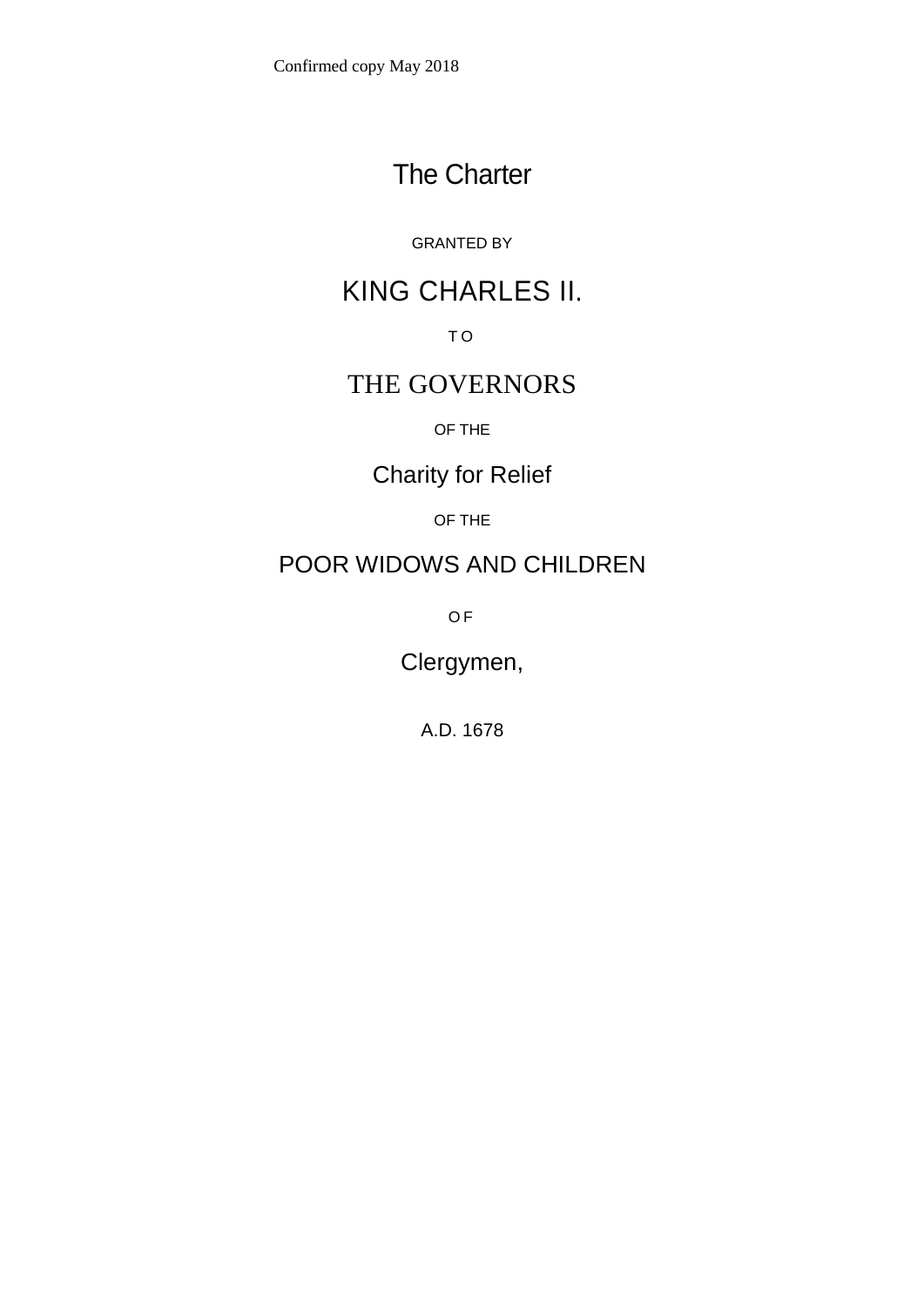#### **THE CHARTER**

Recitals

Charles the Second by the grace of God, King of England, Scotland, France and Ireland, Defender of the Faith, &c. To all whom these presents shall come greeting. Whereas we are informed by the humble petition of divers of our loving subjects who are sons of clergymen, that several charitable and well-disposed persons, the children of clergymen and others, have appeared very free and forward in contributing to the relief and maintenance of such of the widows and children of loyal and orthodox clergymen as are poor and indigent, which have been to good effect in placing out many of the said poor children apprentices, and towards the maintenance of others at the university and to the relief of many of the said poor widows. And whereas we are informed and well-assured, that if we would be graciously pleased to erect and settle a Corporation for the receiving, managing and disposing of the said Charity, they should not only be encouraged to continue and enlarge such their contributions, but divers others would be likewise induced to extend the like charity to the uses aforesaid. And whereas nothing is more agreeable to our royal inclinations than the promoting works of mercy and charity.

1. Know you, therefore, that we, taking into our princely consideration the great sufferings of many of the clergy in England in the late times of rebellion for their loyalty and fidelity to us and our Royal Father of ever blessed memory, and also the great good which may arise by our promoting of so public and charitable a work, have, for the better and more orderly carrying on the same, of our especial grace, certain knowledge, and mere motion, willed, ordained, constituted and appointed, and by these presents for us, our heirs and successors, do will, ordain, constitute, declare and grant, that our right trusty and well beloved cousin Francis Earl of Longford, in the Kingdom of Ireland, John Lord Bishop of Rochester, Peter Lord Bishop of Ely, John Lord Bishop of Chester, Edward Lord Bishop of Carlisle, John Lord Bishop of Oxford, Humphrey Lord Bishop of Bangor, William Lord Bishop of Llandaffe, Ezechiel Lord Bishop of Raphoe, Henry Lord Fairfax of Cameron, in the Kingdom of Scotland, Sir Joseph Williamson, Knight, Principal Secretary of State, Sir John Robinson, Knight and Baronet, Lieutenant of our Tower of London, Sir Herbert Crofts, Baronet, Sir Samuel Moreland, Baronet, Sir Thomas Meeres, Knight, Sir Christopher Wren, Knight, Sir Andrew Hacket, Knight, Sir Samuel Clarke, Knight, Sir John Berry, Knight, Sir Thomas Higgens, Knight, Sir William Dolben, Knight, one of our Serjeants at Law, Recorder of our City of London, Sir George Crooke, Knight, Sir Nicholas Pedley, Knight, Serjeant at Law, Sir Robert Baldock, Knight, Serjeant at Law, Francis Barrett, Serjeant at Law, William Gregory, Serjeant at Law, Doctor William Lloyd, Dean of Bangor, Doctor Tobias Wickham, Dean of Yorke, Dr James Duport, Dean of Peterborough, Doctor George Benson, Dean of Hereford, Doctor John Castillian, Dean of Rochester, Doctor William Holder, Sub-almoner, Doctor Zachariah Cradock, Doctor Thomas Sprat, Doctor Thomas Wren, Archdeacon of Ely, Doctor Edward Davenant, Doctor Stephen Phillipps, Doctor Henry Dove, Doctor Henry Brunsell, Doctor William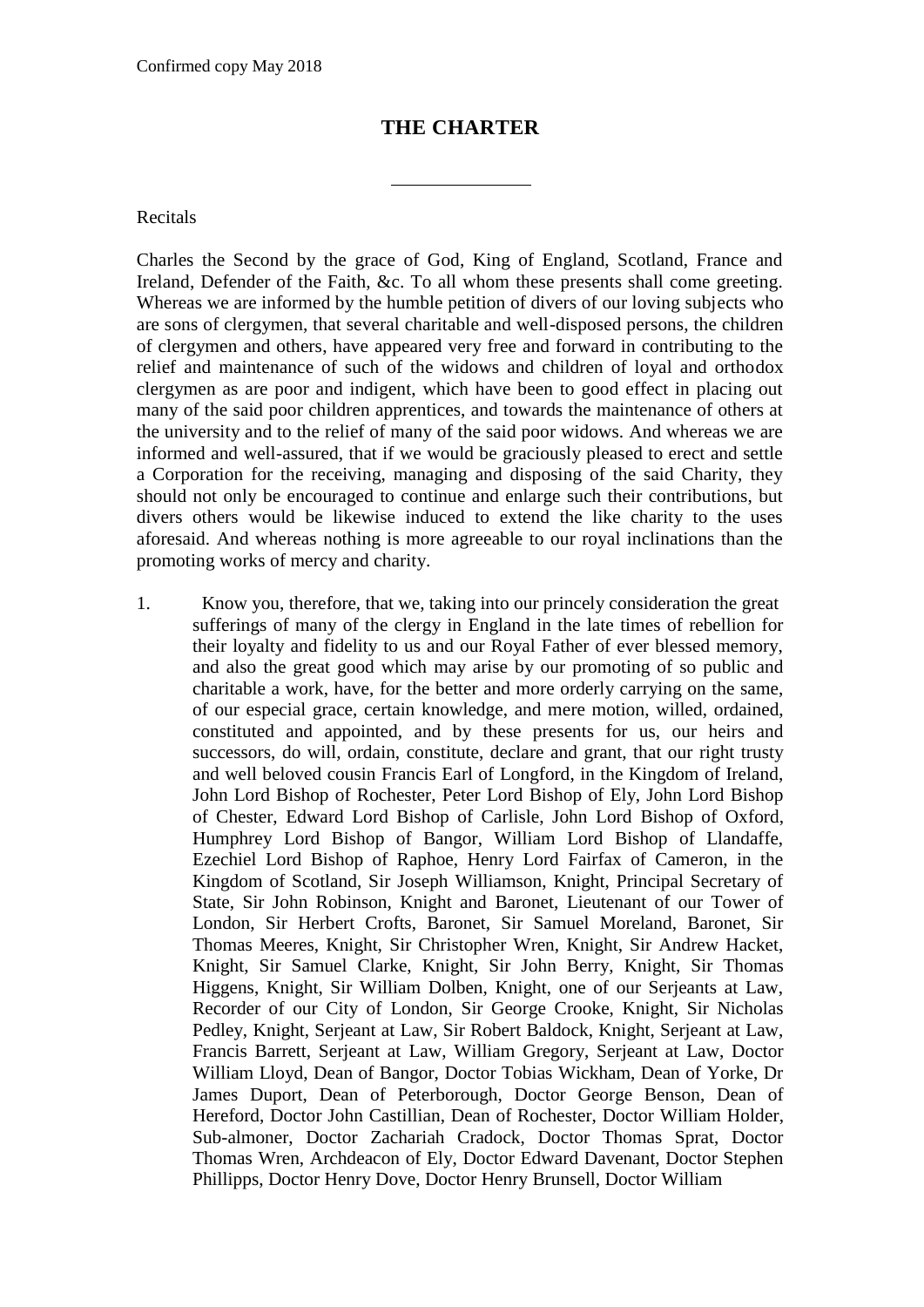Morton, Dean of Christ Church in Dublin, Doctor Francis Turner, Doctor Thomas Belke, Doctor Edward Layfeild, Doctor Gilbert Ironside, Warden of Wadham College, Doctor John Nicholas, Warden of New College, Doctor Hezekiah Burton, Doctor William Durham, Doctor Anthony Saunders, Doctor Aucher, Doctor John Meriton, Doctor Edward Reynolds, Doctor John Hall, Master of Pembroke College in Oxford, Doctor Ambrose Atfeild, Doctor Richard Osgood, Doctor John Echer, Doctor John Bradborne, Doctor Henry James, Doctor Oliver Pocklington and Doctor Samuell Brunsell, Doctors in Divinity; Doctor Samuell Collins, Doctor Nicholas Stanley, Doctor Walter Needham, Doctor John Mapletoft, Doctor Edmond Dickenson, Doctor John Novell, Doctor Amherst, Doctor Richard Martin and Doctor John Atfeild, Doctors in Physic; Bryan Fairfax, Richard Leigh of Lyme, Lee Warner, John Amherst, Henry Bigland, Charles Porter, William Killingworth, Edward Bigland, Arthur Turner, Langworth Crosse, Roger Bellwood, George Cary, Charles Wren, William Wren, Tobias Rustat, Richard Stern, Thomas Henchman, Henry Hitch, Everingham Cressey, Robert Hyde, John Rotheram, Esquires; Whistler of Ham, in the County of Southampton, William Knightly, William Dyke, Ralph Crooke, Major John Clarke, Ellis Crispe, Samuell Crispe, Robert Sanderson, William Satterthwait, William Breedon, Jerome Lacy, Andrew Mervill, Francis Knowles, Richard Whitton, Charles Steward, William Lucas, Loud Cordwell, Humphrey Henchman, Captain Henry Kelligrew, Gilbert Dolben, John Beamont, James Paul, James Beverley, Salathiel Lovell, Thomas Leigh, Amias Hext, Esquires; Barnaby Oley, Samuell Fuller, Phillip Fell, William Zouch, Samuell Forster, Ralph Davenant, James Davenant, John Symonds, James Buchanon, Theophilus Hooke, John Endworth, Benjamin Calamy, Mathew Novell, Samuell Walton, Edward Pelling, Jonathan Dryden, Bachelors in Divinity; Samuell Franklyn, John Lyndsey, Thomas Bedford, Charles Beamont, Gentlemen, James Peirce, Gentleman, Henry Whistler, merchant, John Archer, Gentleman, Henry Loades, Merchant, Nathaniell Lodington, Merchant, Barnaby Tonstall, Gentleman, Richard Dawling Bruene Reeves, Gentleman, John Flavell, Robert Chase, Merchants, Granada Chester, Richard Kettleby, Gentlemen, Obadiah Sedgewick, Merchant, Thomas Howard, Gentleman, Edward Thornborough, Merchant, Thomas Langham, William Sedgewick, Charles Watts, Gentleman, Thomas Porey, Merchant, Robert Chapman, William Layfeild, William Wake, Samuell Skinner, Mathew Cupper, John Buchanan, Edward Hassell, Charles Bellvoyer, Bartholomew Parr, Nathaniell Hornby, William Midleton, Joseph Hornby, Gentlemen, Mathew Elleston, Merchant, James Livesy, Michaell Forster, Henry Symons, John Bulteele, Gentlemen, Edward Wake, Gentleman, Edward Nicholas, John Martin, Captain Francis Wiltshaw, Captain Richard Day, John Annand, John Bowerman, Merchant, Robert Davy, John Barnes, Robert West, Francis Holt, Charles Chappell, Thomas Crump, Theophilius Peirson, Gentlemen, George Torriano, Merchant, Evan Williams, Gentleman, Ralph Townson, George Etkins, John Crump, John Viney and Charles Rampane, Gentlemen, and their successors, to be elected and chosen in the manner hereinafter expressed, from time to time, for ever, hereafter be, and by virtue of these presents shall be, one body politic and corporate in deed and in name, by the name of The Governors of the Charity for Relief of the Poor Widows and Children of Clergymen, and them by the same name of the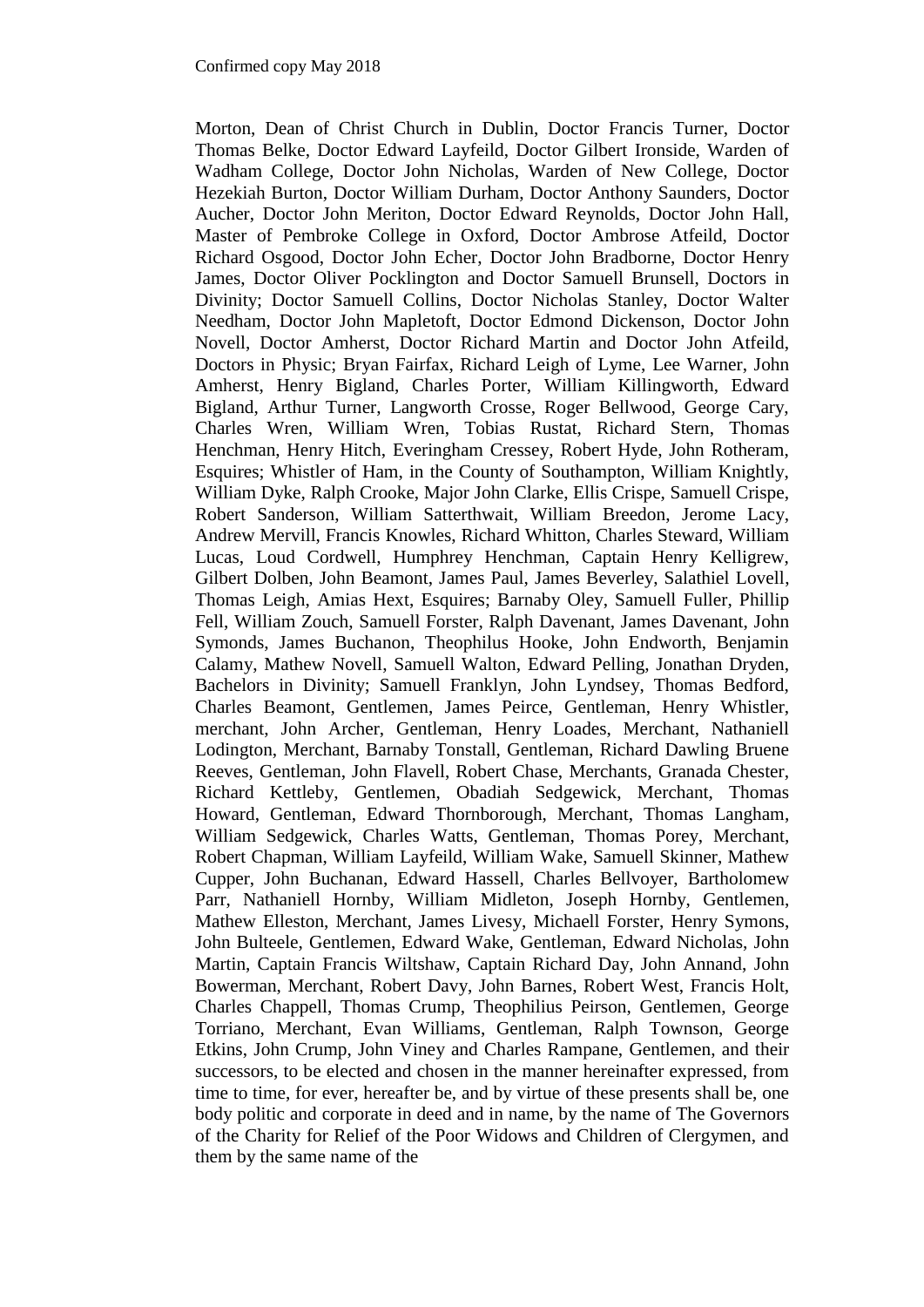Governors of the Charity for Relief of the Poor Widows and Children of Clergymen.

- 2. We do, by these presents, for us, our heirs and successors, really and fully make, ordain, constitute and declare
	- a) one body politic and corporate in deed and in name, and that by the same name they shall and may have perpetual succession; and
	- b) that they and their successors by that name shall and may for ever hereinafter be persons able and capable in the law to purchase, have, take, receive and enjoy manors, messuages, lands, tenements, rents, advowsons, liberties, privileges, jurisdictions, franchises and other hereditaments whatsoever, of whatsoever nature, kind or quality they be, to them and their successors in fee and perpetuity, or for term of life or lives, years or otherwise, in what kind soever, not exceeding the yearly value of two ten<sup>1</sup> thousand pounds, and also manner of goods, chattels and things whatsoever, of what name, nature or quality soever they be, and also to give, grant, set, let, demise, alienate, assign and dispose of the same manors, messuages, lands, tenements, hereditaments, goods, chattels and things whatsoever aforesaid; and
	- c) that by the name aforesaid they shall and may be able to plead and be impleaded, answer and be answered, defend and be defended, in all courts and places whatsoever, and before whatsoever judges or justices, or other officers of us, our heirs and successors, in all and singular actions, plaints, pleas, matters and demands of what kind, nature or quality soever they be; and
	- d) to act and do all other matters and things in as ample manner and form as any other our liege subjects of this our Realm of England, being persons able and capable in the law, or any other body corporate or politic within our Realm of England, can or may have, purchase, receive, possess, take, enjoy, retain, give, grant, set, let, alienate, assign and dispose, plead and be impleaded, answer and be answered unto, defend and be defended, do, permit and execute.
- 3. The Corporation shall apply the clear yearly income and at its discretion the whole or part of the property of the Corporation for the public benefit in providing assistance to beneficiaries, whether directly or indirectly, in such manner as and by such means as the Court of Assistants from time to time in their absolute discretion think fit for the relief or prevention of poverty or hardship or for the relief of illness and the promotion of health<sup>6</sup>, whether physical or mental.

"beneficiaries" means members of the clergy, ordinands and the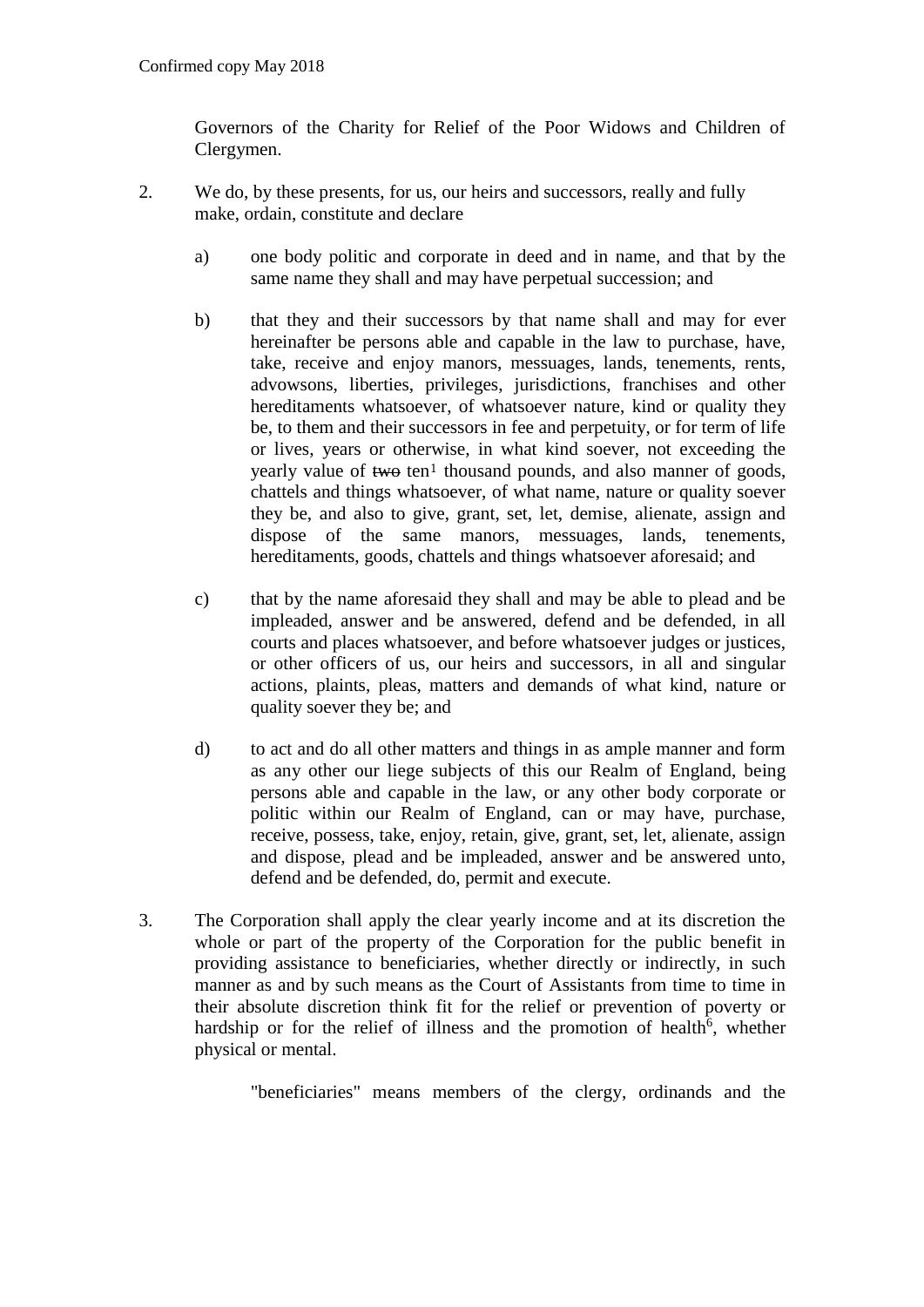spouses, former spouses, children and dependants of living or deceased members or former members of the clergy or of ordinands.

(a) "children" includes adopted children, step-children and persons treated as the children of a marriage or civil partnership.

(b) "civil partners" means the members of a civil partnership within the meaning of Section 1(1) of the Civil Partnership Act 2004.

(c) "clergy" and "members of the clergy" mean bishops, priests and deacons of the Anglican Communion.

(d) "ordinands" means persons who are preparing for ordination as members of the clergy.

(e) the "spouse" of a person means his or her wife, husband, civil partner, widow, widower or surviving civil partner.<sup>24</sup>

4. (1) The Court of Assistants may resolve that any provision of the trusts of the Corporation relating to any powers exercisable by the Court of Assistants in the administration of the Corporation, or regulating the procedure to be followed in any respect in connection with the administration of the Corporation should be modified in such manner as is specified in the resolution.

(2) Any resolution of the Court of Assistants under this clause must be approved by a further resolution which is passed at a general meeting of the Corporation either —

- a) By a majority of not less than two thirds of the Governors entitled to attend and vote at the meeting who vote on the resolution, or
- b) By a decision taken without a vote and without any expression of dissent in response to the question put to the meeting.

(3) Where the required resolution has been passed the powers and procedures of the Corporation are to be taken to have been modified in accordance with the terms of the resolution and effective from the date of the further resolution passed at the general meeting in accordance with clause (2) (a) or (b) above.

(4) The Court of Assistants must promptly send to the Privy Council and Charity Commission a copy of the amendment made under this provision and keep a copy of any such amendment with this Charter.<sup>5</sup>

5. And that the said Governors for ever hereinafter shall and may have a common seal to serve for the causes and business of them and their successors, and that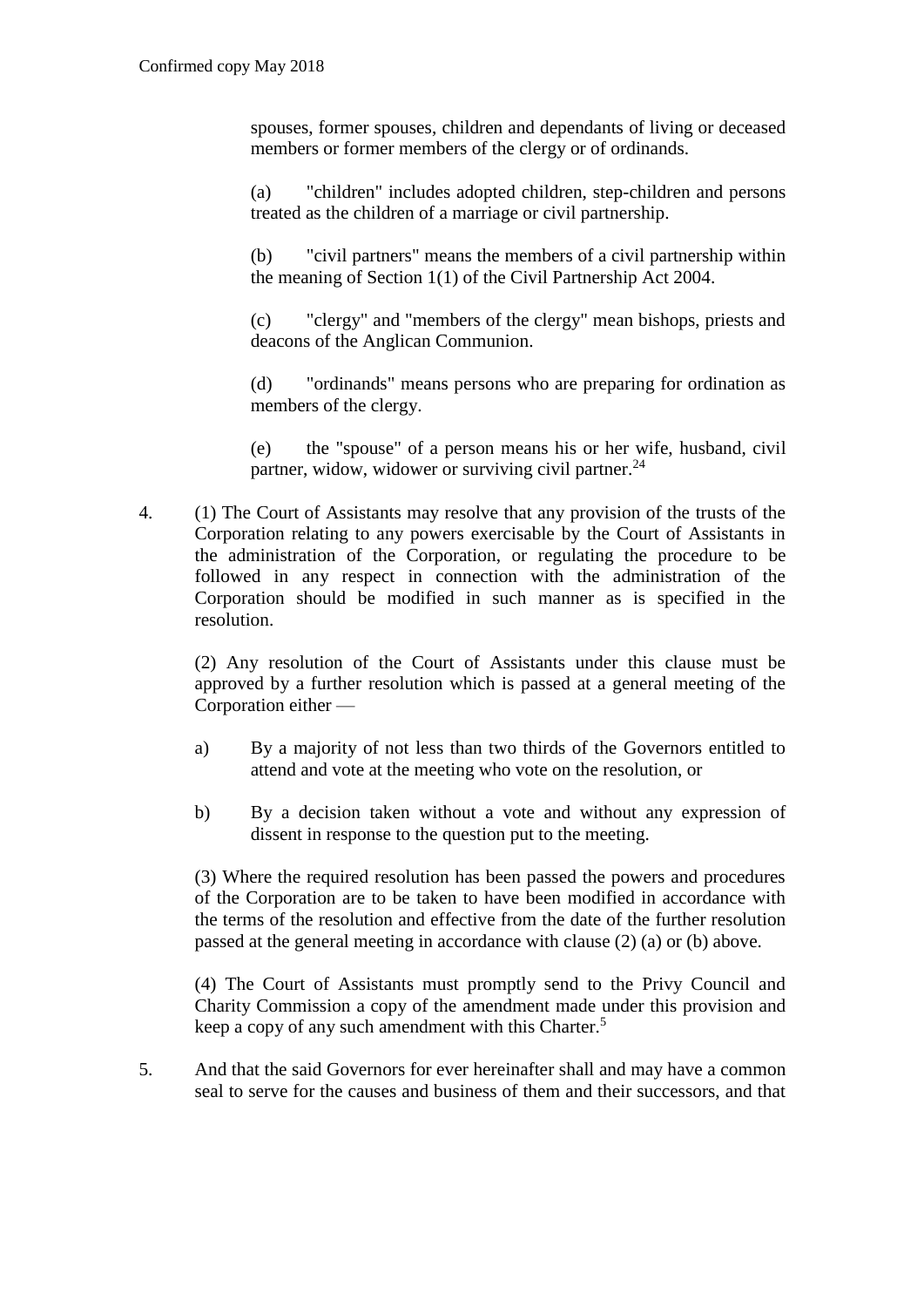it shall and may be lawful for them and their successors to change, break, alter and make new the said seal from time to time at their pleasure, and as they shall think best.

- 6. And for the better execution of our pleasure herein, we have declared and granted, and by these presents for us, our heirs and successors, do declare and grant unto the said Governors, and their successors, that there shall be from time to time a President, Vice-President, three Treasurers and forty-two Assistants, members of the said Corporation. Which said President, Vice-President and three Treasurers and forty-two Assistants, or any five or more of them, whereof the President, Vice-President or one of the Treasurers of the said Corporation to be always one, we will shall be called the Court of Assistants of the said Corporation, who shall from time to time have the whole government, management and direction of all the affairs and business of the said Corporation, and act and do in all things as they shall judge necessary for the well-ordering and governing of the same, according to such laws and constitutions as shall be made.
- 7. And we further will, and by these presents for us, our heirs and successors, do ordain and grant to the said Governors, and their successors, that it shall and may be lawful to and for the said Court of Assistants for the time being, or any five or more of them, whereof the President, Vice-President, or one of the Treasurers of the said Corporation to be one, as often as they shall think it needful or expedient
	- a) to assemble themselves together at and in their hall or any other convenient place within the City of London or Westminster, or elsewhere, and there from time to time, and at all convenient times hereafter, to treat, consult, determine, constitute, ordain and make any constitutions, laws, ordinances, statutes, articles and orders whatsoever, which to them, or the major part of them, shall from time to time seem reasonable, profitable or requisite, for touching or concerning the good estate, rule, order and government of the said Corporation, according to their wisdoms and discretions, in what order and manner the said Corporation, and the members thereof, shall demean and behave themselves, as well in all matters and causes touching or concerning the said Corporation; as also
	- b) the electing of officers, and disposing, ordering and management of the lands, moneys, revenues and profits that shall be given to or acquired by the said Corporation; and also
	- c) mulcts and amerciaments upon any offenders which shall transgress or violate the said constitutions, laws, ordinances or orders so to be made, ordained and established, or any of them to impose, provide and limit,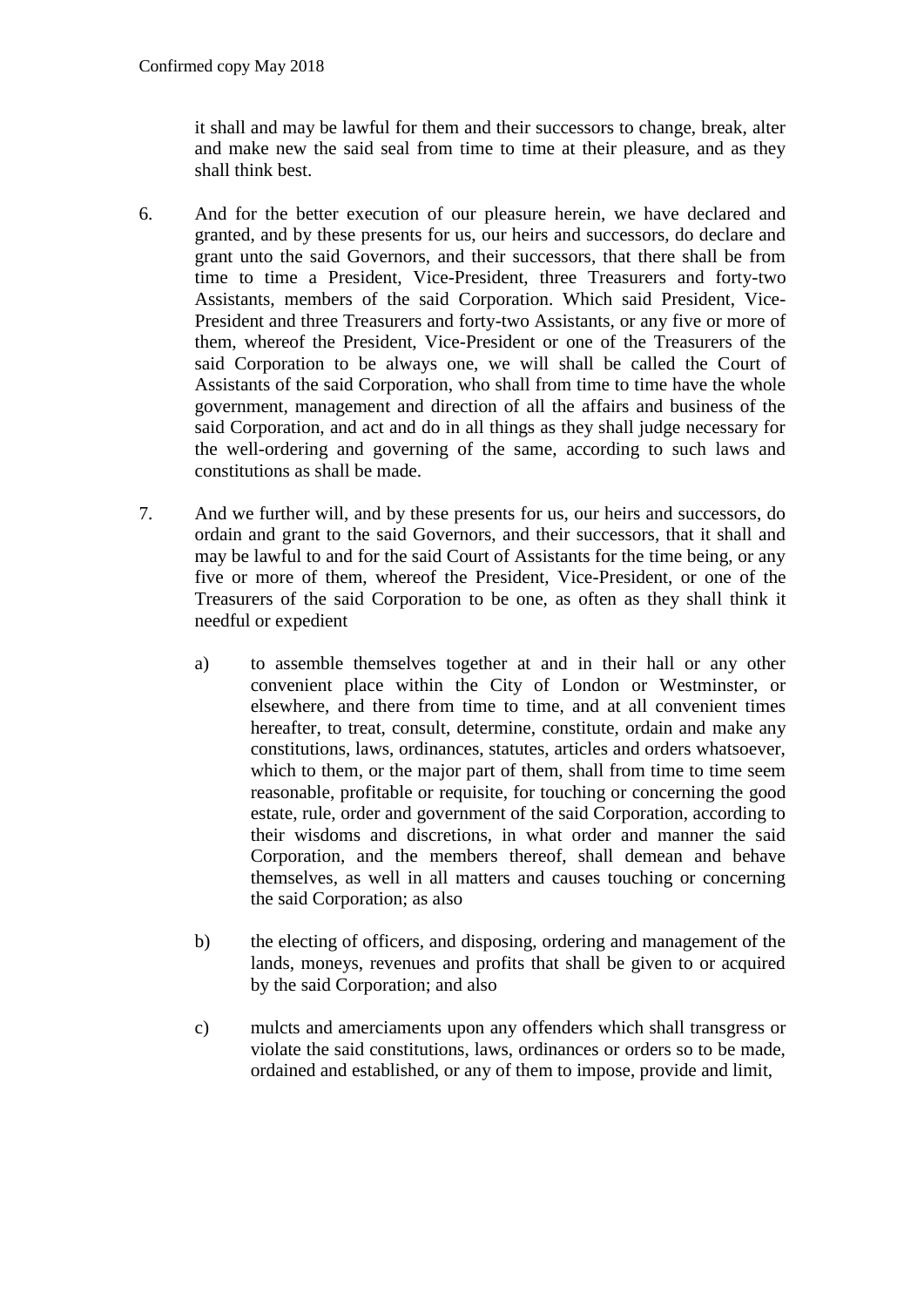and the same to take and recover to and for the use of the said Corporation by way of distress or action of debt, to be brought in the name of the Corporation, or otherwise by any other lawful ways or means against the said offender or offenders, his or their goods or chattels, or any of them, as the cause shall require, and as to the said Assistants, or the greatest part or number of them then present, whereof the President, Vice-President, or any one of the Treasurers for the time being to be one shall seem most expedient.

- 8. And the same laws, ordinances, statutes, constitutions to alter, make void and repeal, as to them, or the major part of them so assembled, whereof the President, Vice-President, or one of the Treasurers to be one, shall be thought meet. All which laws, orders, ordinances and constitutions so to be made, ordained and established as aforesaid, we will, and by these presents for us, our heirs and successors, do command and ordain to be from time to time, and at all times, kept, obeyed and performed in all things as the same ought to be, upon the penalties and amerciaments in the same to be imposed and limited, so as the same laws, orders, articles and ordinances, penalties and amerciaments, be reasonable, and not repugnant or contrary, but agreeable to the laws and statutes of this Realm of England, and be confirmed accordingly.
- 9. And our further will and pleasure is:
	- a) that the said John Lord Bishop of Rochester shall be the first President, and the said Sir Christopher Wren to be the first Vice-President, and the said William Wren, James Paul and Henry Loades, shall be the first Treasurers, and the said Francis Earl of Longford, Peter Lord Bishop of Ely, John Lord Bishop of Chester, William Lord Bishop of Landaffe, John Lord Bishop of Oxford, Sir Joseph Williamson, Sir John Robinson, Sir Thomas Meers, Sir William Dolben, Sir Samuell Moreland, Francis Barrett, William Gregory, Sir Andrew Hackett, Sir Samuell Clarke, William Breedon, Doctor William Lloyd, Doctor Thomas Spratt, Doctor Zachariah Cradocke, Doctor Nicholas Stanley, Doctor Walter Needham, Doctor John Mapletoft, Doctor Henry Dove, Lee Warner, Tobias Rustat, Charles Wren, Charles Porter, Arthur Turner, Longworth Crosse, James Pierce, Robert Chapman, Samuel Skinner, Henry Whistler, Edward Thornborough, Nathaniell Loddington, Obadiah Sedgewick, Henry Symons, Edward Wake, John Buchanon, Charles Beamont, John Bourman, Thomas Langham and Francis Knowles, shall be the first Assistants of the said Corporation; and
	- b) that the said President, Vice-President, three Treasurers and forty-two Assistants shall continue in the said respective places and offices until the second Thursday in the month of November which will be in the year of our Lord Christ One Thousand Six Hundred Seventy and Nine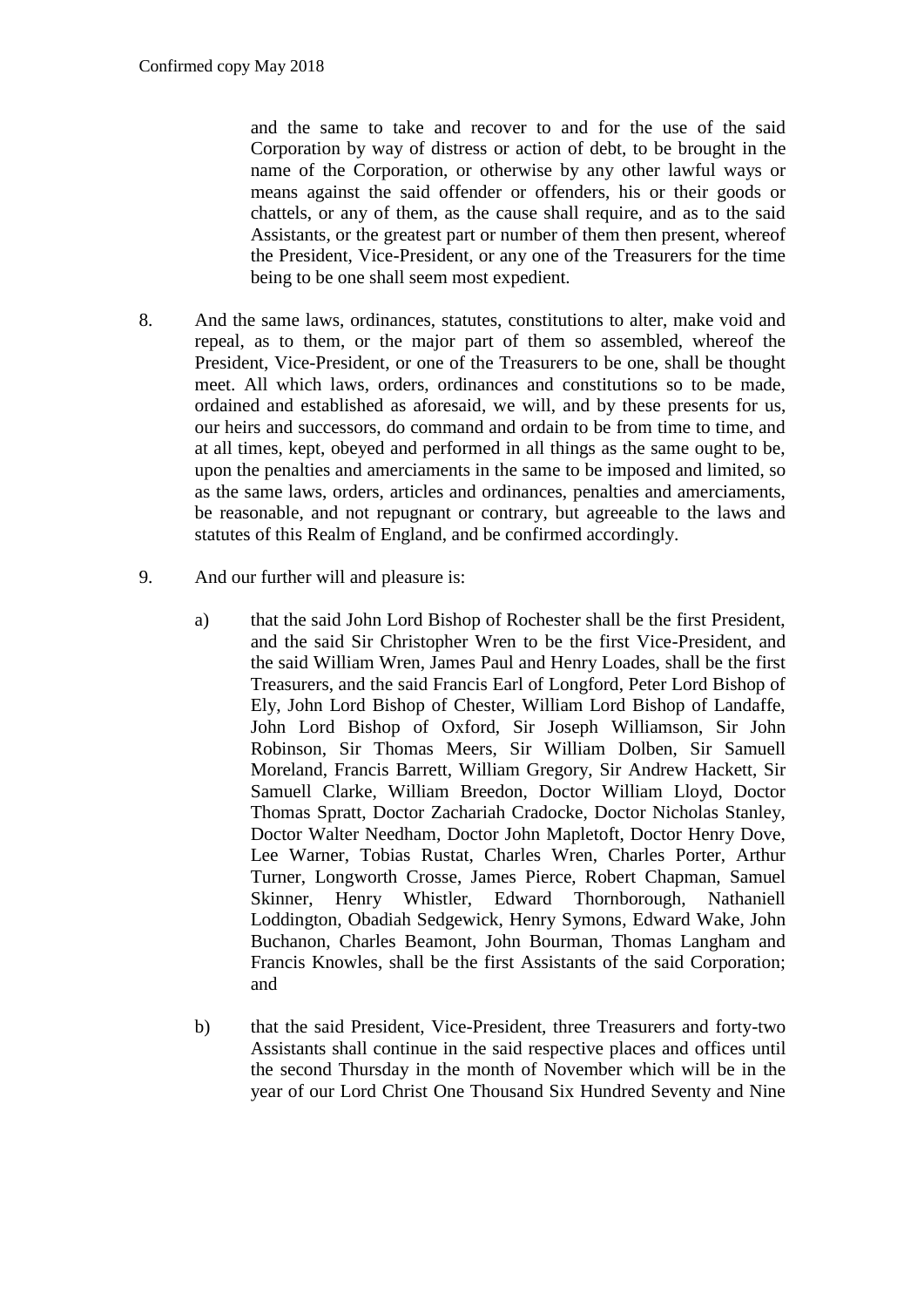and from then until there shall be a new choice made to succeed them respectively as is hereafter directed; and

- c) in case any of them shall die or be removed before the expiration of the said time it shall and may be lawful for the major part of the Governors that any General Court of the said Corporation shall be assembled to make choice of any member or members of the said Corporation in the place or places of such person or persons so deceased or removed which person and persons so to be chosen shall continue in the said offices or places respectively until the said second Thursday in the month of November, which will be in the year of our Lord One Thousand Six Hundred Seventy and Nine.
- 10. And we do further, for us our heirs and successors declare and ordain that
	- a) upon every second Thursday in the month of November yearly for ever, or oftener if occasion shall require a General Court or Assembly of the Governors of the said Charity for the relief of the poor widows and children of Clergymen shall be assembled and may if they think fit choose and elect a President, Vice-President, three Treasurers, and forty-two Assistants, for the purposes aforesaid, who shall continue in the said offices for the ensuing year next after the said second Thursday in November and from then until other persons be duly chosen and sworn in their rooms; and
	- b) upon the death or removal of any such President, Vice-President, Treasurer or Treasurers, Assistants, at any time within the year, it shall and may be lawful for the Governors of the said Corporation, at any General Court to be for that purpose assembled, by the major part of them present at such Court, to elect and choose a President, Vice President, Treasurers or Assistants, as there shall be occasion, in the place or room of such person or persons that shall be so dead or removed; and also at such General Court or Assembly to elect such other person and persons to be members and Governors of the said Corporation of the said charity as they or the greater number of them shall think fit.

Provided always and our will and pleasure is that the President, Vice-President and Treasurers herein before-named shall, before he or they enter upon the execution of the said places respectively, take their corporal oaths for their true and faithful execution of their respective trusts and places before the Lord High Chancellor, or the Lord Keeper of the Great Seal of England for the time being, who is hereby authorised to administer the same accordingly.

And also that all and every other the persons above-mentioned, members of the said Corporation, and all such other persons as shall from time to time be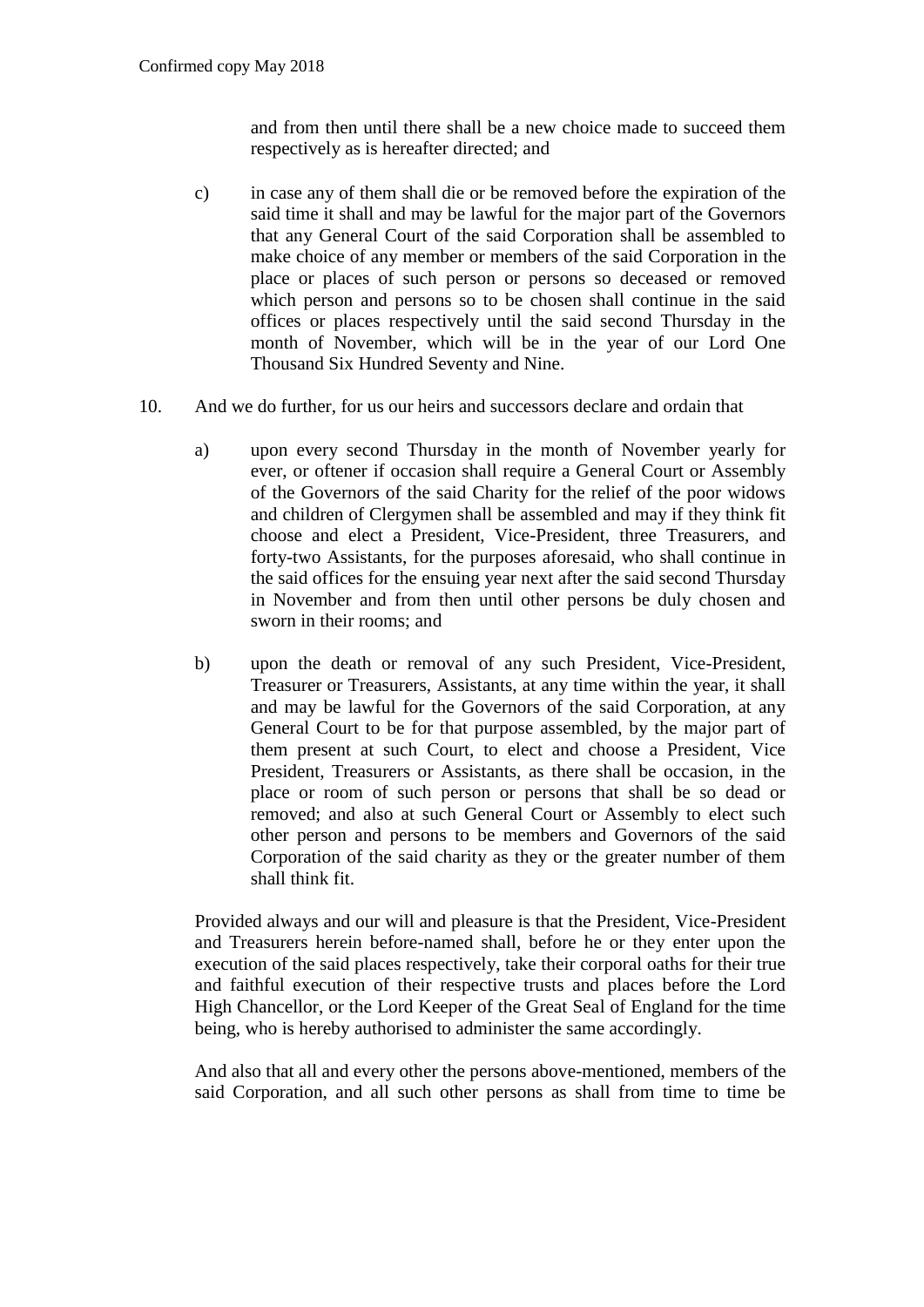admitted to the place of one of the Assistants of the said Corporation, before they shall act as one of the Assistants of the said Corporation, shall before the President, Vice-President and one or more of the Treasurers, or three or more of the Assistants above-named who are hereby respectively authorised to administer the same, take an oath for the due and faithful performance of such offices and trusts as shall be committed unto them respectively by the said Corporation.

And also that the Court of Assistants shall have power and authority to administer an oath to all their inferior officers and ministers that shall be chosen and employed under them in the service of the said Corporation for their faithful and due execution of their several trusts reposed in them to the best of their skill, so that nothing be contained in the said oath that is or shall be repugnant, but consonant to the laws of this Kingdom.

And upon the choice of any succeeding President, Vice-President, Treasurers and Assistants, we do hereby give and grant power to the preceding President, Vice-President and one or more of the Treasurers or any three of the Assistants to administer a corporal oath to such succeeding President, Vice-President, Treasurers and Assistants respectively, for the due and faithful execution of their respective trusts and places before they enter upon the execution thereof, or act any thing in relation thereunto.

- 11. And our further will and pleasure is that the Lord Archbishop of Canterbury, the Lord High Chancellor of England,<sup>3</sup> the Lord Archbishop of York, or Lord Keeper of the Great Seal of England,<sup>3</sup> the Lord High Treasurer of England, the Lord Bishop of London, the Lord Almoner, and the Lord Mayor of the City of London for the time being, shall be Visitors of the said Corporation: that they, or the major part of them, shall hear and determine all differences and disputes which shall arise touching the ordering and government of the said Corporation and the management and disposition of the revenues and charities aforesaid.
- 12. And lastly, our will and pleasure is, that these our Letters Patents, or the enrolment thereof shall be good and effectual in law notwithstanding the Statute of Mortmain or any other Act, Statute, matter, cause or thing whatsoever.

In witness whereof we have caused these our Letters to be made Patents. Witness our self at Westminster the first day of July, in the thirtieth year of our reign.

By Writ of Privy Seal

**PIGOTT**